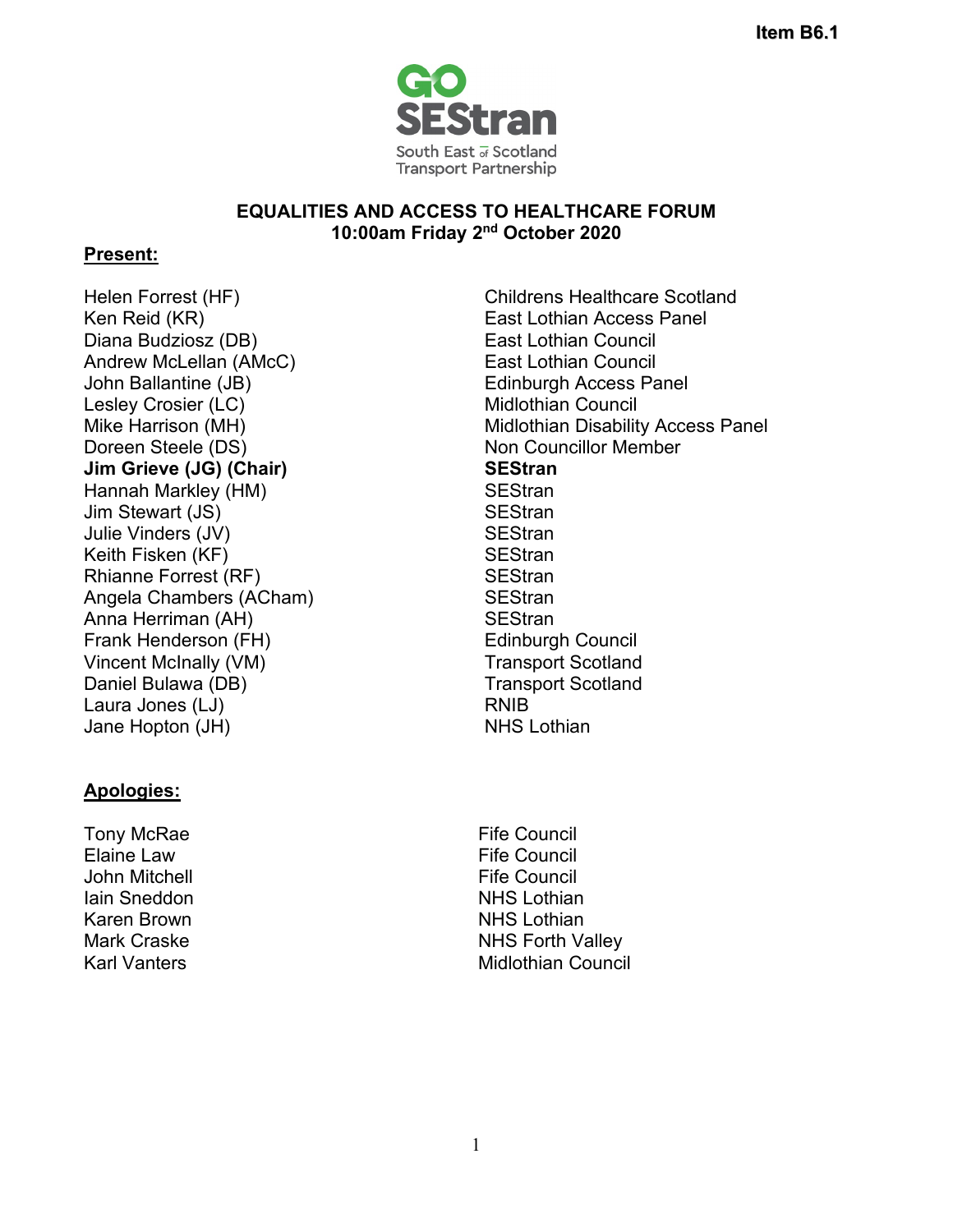| Ref. |                                                                                                                                                                                                                                                                                                                                                                   | <b>Actions</b> |
|------|-------------------------------------------------------------------------------------------------------------------------------------------------------------------------------------------------------------------------------------------------------------------------------------------------------------------------------------------------------------------|----------------|
| 1.   | <b>WELCOME AND APOLOGIES FOR ABSENCE</b>                                                                                                                                                                                                                                                                                                                          |                |
|      | JG welcomed everyone to the meeting and apologies were noted as<br>above.                                                                                                                                                                                                                                                                                         |                |
| 2.   | MINUTES FROM 3rd JUNE 2020 AND ACTIONS ARISING                                                                                                                                                                                                                                                                                                                    |                |
|      | The minutes of the last meeting were approved.                                                                                                                                                                                                                                                                                                                    |                |
| 3.   | <b>REGIONAL TRANSPORT STRATEGY</b>                                                                                                                                                                                                                                                                                                                                |                |
|      | JS discussed the RTS. The Main Issues Report was published in June<br>this year and highlighted the issues that affect transport in the region.                                                                                                                                                                                                                   |                |
|      | Three key areas included the rational and context, characteristics of the<br>SEStran region and the regions specific transport issues and<br>challenges. JS also mentioned the strategy will likely be developed to<br>reduce inequalities, Covid 19 will also be a main issue.                                                                                   |                |
|      | There is a lot to be finalised, the next step is to do further consultation,<br>to embark on a process to develop a range of intervention and policies.<br>This will require stakeholder engagement and the final Strategy<br>document will need to be approved by Scottish Ministers.                                                                            |                |
|      | DS mentioned consultations in projects in collaboration with the health<br>side psychologists could be useful. JS noted behavioural change is a<br>key aspect on how we deliver the strategy, will take this thought forward.                                                                                                                                     |                |
|      | KR mentioned Transport Scotland (TS) have bus capacity information<br>on their app but is only available in the west and not in the SEStran<br>region. KF highlighted that SEStran are working with TS ticketing team<br>to create a capacity indicater into the RTPI system. This is currently<br>being trialed and the information will feed up to travel line. |                |
|      | JG will contact KR offline to discuss further.                                                                                                                                                                                                                                                                                                                    |                |
| 4.   | DEMAND RESPONSIVE TRANSPORT (DRT) STRATEGIC STUDY                                                                                                                                                                                                                                                                                                                 |                |
|      | JV presented an update on the DRT study which was recently<br>conducted through the Transport Scotland Low Emission Zone (LEZ)<br><b>Public Transport Provision Fund.</b>                                                                                                                                                                                         |                |
|      | The study looks at what options there are to optimise the DRT sector.<br>Viavan are able to provide smart technology for this type of service<br>(DRT service) and SEStran are currently exploring the potential to use<br>this type of technology to help the bus servce in the region and to make<br>the most of the assets we currently have.                  |                |
|      | The vision is to explore the MaaS investment fund to see whether we<br>can develop a project bid around DRT in a SEStran wide platform to<br>create a public owned digital owned platform.                                                                                                                                                                        |                |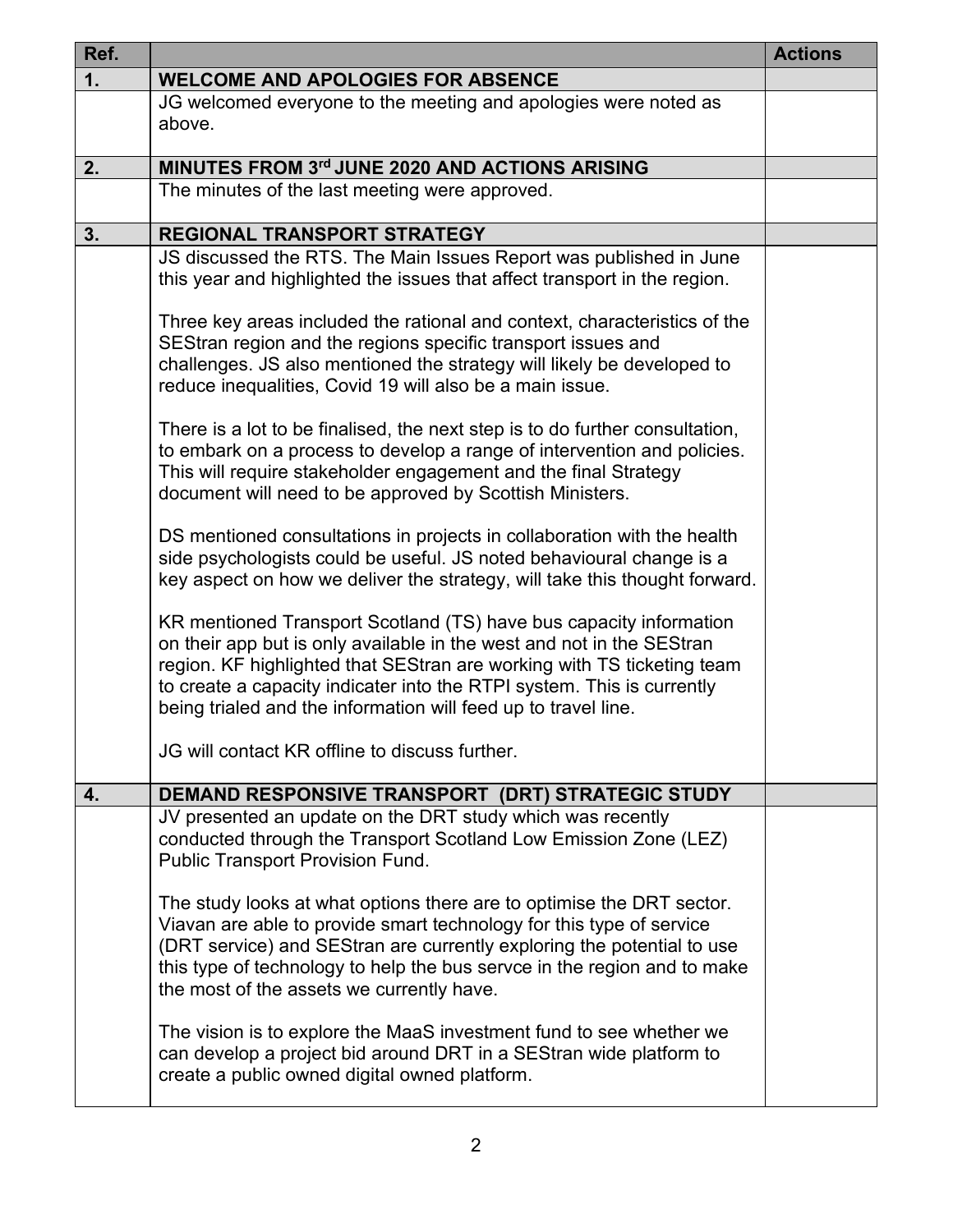| 5. | <b>THISTLE ASSISTANCE PROGRAMME</b>                                                                                                                                                                                                                                                                                                                                                                                                                                                                                                                                                                                                                                                                                                                                                                                                                                                                                                                                                                                                                                                                                                                                                                                                                                                                                                                                                                                                                                                                                                                                                                                                                                                           |           |
|----|-----------------------------------------------------------------------------------------------------------------------------------------------------------------------------------------------------------------------------------------------------------------------------------------------------------------------------------------------------------------------------------------------------------------------------------------------------------------------------------------------------------------------------------------------------------------------------------------------------------------------------------------------------------------------------------------------------------------------------------------------------------------------------------------------------------------------------------------------------------------------------------------------------------------------------------------------------------------------------------------------------------------------------------------------------------------------------------------------------------------------------------------------------------------------------------------------------------------------------------------------------------------------------------------------------------------------------------------------------------------------------------------------------------------------------------------------------------------------------------------------------------------------------------------------------------------------------------------------------------------------------------------------------------------------------------------------|-----------|
|    | KF presented and shared the new Thistle Assistance website. Thistle<br>Assistance has a completely new branding and marketing campaign on<br>the website and app. The website highlights face coverings must be<br>worn unless an exemption applies. Also, the website shows how to<br>order the thistle assistance card or download the App.                                                                                                                                                                                                                                                                                                                                                                                                                                                                                                                                                                                                                                                                                                                                                                                                                                                                                                                                                                                                                                                                                                                                                                                                                                                                                                                                                 |           |
|    | Leaflets and cards given out also give further guidance about if you are<br>exempt from wearing a face covering. Since March, 15 000 cards and<br>leaflets have been sent out and there have been over 5000 downloads<br>of the app. SEStran have also been in talks about broadening out the<br>appeal with retail outlets and within the education sector.                                                                                                                                                                                                                                                                                                                                                                                                                                                                                                                                                                                                                                                                                                                                                                                                                                                                                                                                                                                                                                                                                                                                                                                                                                                                                                                                  |           |
|    | KR mentioned people who are visually impairement may have difficulty<br>to wear a face mask. KR suggested including visual impairtement in the<br>list of exemptions. KF to amend wording of exemption for card on the<br>website.                                                                                                                                                                                                                                                                                                                                                                                                                                                                                                                                                                                                                                                                                                                                                                                                                                                                                                                                                                                                                                                                                                                                                                                                                                                                                                                                                                                                                                                            | <b>KF</b> |
| 6. | <b>REGIONAL TRANSPORT TRANSITION PLAN</b>                                                                                                                                                                                                                                                                                                                                                                                                                                                                                                                                                                                                                                                                                                                                                                                                                                                                                                                                                                                                                                                                                                                                                                                                                                                                                                                                                                                                                                                                                                                                                                                                                                                     |           |
|    | AH discussed the Regional Transport Transition Plan (RTTP). TS and<br>the Scottish Government were looking at a national TTP. At a regional<br>level, an advisory group was established and additional sub groups<br>(Glasgow and Edinburgh, then further regional groups for the rest of<br>Scotland). The group SEStran has been involved in was estalibshed on<br>the 3 <sup>rd</sup> June. We are anticipating car use is at pre covid level, buses are<br>around about 70% capacity, train is impacted the most (only 10-15%<br>capacity) and active travel journeys have increased.<br>The real hit has been on bus transport and the perception of safety on<br>buses. TS have been promoting positive messaging around bus safety<br>by delivering interventions on the ground to provide better bus priority.<br>The SEStran region have discussed with LAs and operators to create<br>temporary interventions on bus corridors; for e.g. temp traffic light,<br>widening bus lanes etc The SES region has been awarded £1.2mln for<br>a first tranche of measures proposed in the Bus Priority Rapid<br>Deployment Fund (BPRDF) bid. A further £600,000 has been reserved<br>for a second tranche of interventions.<br>The next step is to regroup and support operators to keep bus<br>companies going by reinforcing positive messaging. JG also noted that<br>TS has put substantial funding into the bus operators to sustain bus<br>companies in the future.<br>$KR - With$ the statisitcs, a lot of train and bus journeys were withdrawn.<br>Train times are now up by 90% of services, are bus journeys back to the<br>same numbers. AH most journeys have been reinstated. |           |